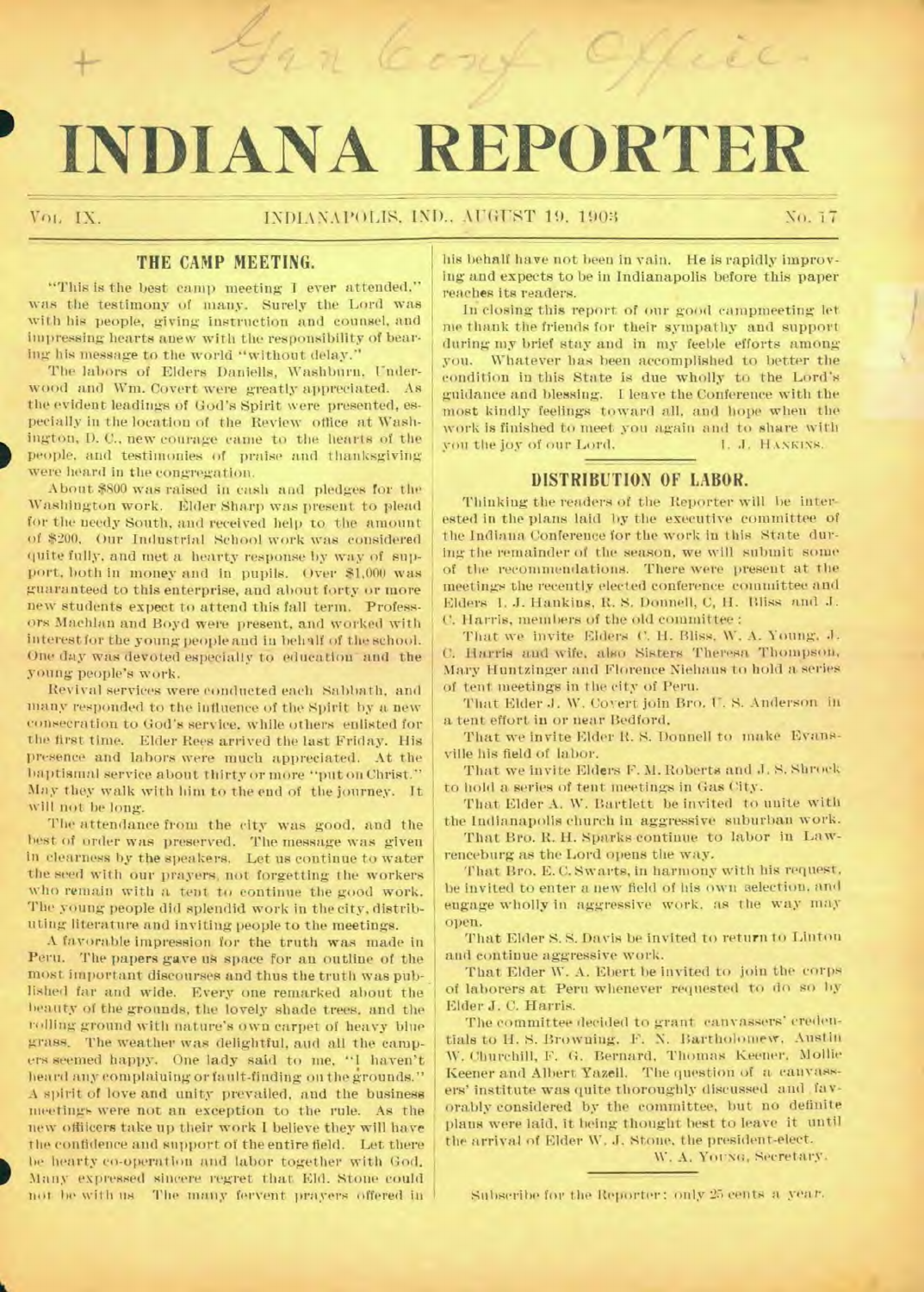## **THE INDIANA REPORTER**

PUBLISHED BY THE

**Indiana Conference Association of Seventh-day Adventists 1311 CENTRAL AVENUE** 

**SUBSCRIPTION.** Per Year TWENTY-FIVE CENTS **II** you are not a subscriber for the Reporter, send 25 cents for a year's subscription to 1311 Central Ave., Indianapolis, Ind.

Those receiving extra copies of this paper will confer a favor upon the publishers by distributing them among their Adventist neighbors. Church elders are expected to distribute them at their neighbors. Church e<br>next church meeting.

ENTERED AS SECOND-CLASS MAIL. MATTER.

#### **The SCHOOLS.**

The supply of teachers seems short of the demand this fall, and it is possible that somebody will be disappointed. However, those in charge of this work will do all in their power to provide for our schools. But to do so we will have to draw from other States, and possibly leave churches there unprovided for. As far as I am informed, the following schools are supplied : Anderson, Wolf Lake, Greenfield, Kokomo, Dana, Salem or Mt. Zion, Boggstown and Princeton. Elder W. D. Curtis is now superintendent of education, and will have charge of this work. All letters of inquiry should be addressed to him at Boggstown.

It would be well if everybody would preserve this copy of the Reporter for future reference, as it contains he names of all the newly-elected officers. I am sorry this paper does not contain more information about the school work ; but it will doubtless be given in the next issue. In the meantime let all plan and work toward the building up of this too long neglected branch of the Lord's cause. Success will crown our efforts when we follow the Lord's instructions. In this case success means the salvation of many of our children and youth, and also of others who will be brought into the light through their labors. May the Lord greatly bless the educational work in Indiana. 1. J. H.

#### **CREDENTIALS GRANTED.**

Ministers now granted credentials ate : W. J. Stone, 1. J. Hankins, R. S. Donnell, C. H. Bliss, J. C. Harris, S. S. Davis, W. D. Curtis, W. A. Ebert, A. W. Bartlett, F. M. Roberts, J. S. Shrock, Dr. Wm. Hill, J. W. Covert, W. A. Young.

License granted to R. H. Sparks, J. E. Collins, U. S. Anderson, J. E. Dunn, J. F. Cummins, Frank Steele, E. C. Swarts, H. S. Browning, J. J. Fellow.

Missionary License: J. Theresa Thompson, Mrs. Florence Niehaus. Clara Leeklider. Mrs. It. W. McMahan. and Mary Huntzinger.

#### **SCHOOL PLEDGES.**

A brother who left the camp ground before the pledges for the school were taken, sent me \$10 to-day. A poor sister writes:

"My heart and soul are in the school work for our children. but my means are limited. How willingly and gladly would I give if I had it to give! I am only working by the week. and have three girls to support. But where there is a will there is a way. I shall sign the pledge for \$5, to be paid as soon as I can spare it."

I *have* no fear about the payment of such pledges. The sister says further that if she keeps her health she will do still more. Am glad for the contributions to the school received at the camp meeting. We hope soon to hear from those who were not at the meeting. Send CASH if you can We want to finish the building at once.

Get your children ready and send them to the school at its opening October 1st. Now is the time to co-operate with the Lord in doing a grand work for our young people. The interest in this work is rising in Indiana. The people are coming forward with their means, and the Lord is pleased; for we are following his instructions, and shall see glorious results.

1.J. HANKINS.

#### **OFFICERS FOR THE COMING YEAR.**

President—Elder W.J. Stone. Vice President—Elder W. 1). Curtis. Secretary—Elder W. A. Young. Treasurer—\V. C. McCuaig. Auditor—W. H. Edwards.

MISSIONARY DEPARTMENT.

Recording Secretary—W. C. McCuaig. Field Secretary—Jesse Dunn.

SABBATH SCHOOL AND EDUCATIONAL DEPARTMENT.

Superintendent—Elder W. D. Curtis.

Corresponding Secretary—Mrs. It. W. McMahan.

EXECUTIVE COMMITTEE.

W. J. Stone, W. D. Curtis, Martin Dunn, J. C. Harris, W. A. Young.

EDUCATIONAL BOARD.

W. J. Stone, W. D. Curtis, Prof. B. F. Machlan, Wm. Applegate, Bert Johnston.

CAMP MEETING COMMITTEE.

J. E. Dunn, G. A. Roberts, Bert Johnston, R. H. Sparks, E. C. Swarts, U. S. Anderson.

#### REPORT OF TITHES FOR JULY, 1903

| Akron         | \$1 50       | Linton                        | \$720    |
|---------------|--------------|-------------------------------|----------|
|               | 44.05        |                               | 17,70    |
|               | 91 02        | Mechanicsburg                 | 21 71    |
| Barbers Mills | 73.50        | Marion.                       | 42 85    |
|               | 75.00        | Middletown.                   | 14.00    |
| Conners ville | 345          | Mt. Zion                      | 56 61    |
|               | <b>40 83</b> |                               | 9164     |
|               | $+1$ $+1$    | Mt. Vernon.                   | 48.58    |
|               | 21 65        | North Liberty                 | 52 89    |
| Elnora        | 31 50        | New London                    | 13 00    |
| Farmersburg   | 12.0z        | Noblesville                   | 24 25    |
|               | 14.30        |                               | 13 86    |
| Frankton      | 11 27        | Olivet Chapel                 | 75 00    |
| Greenfield    | 58 61        | Olive Branch                  | 18 21    |
| Grass Creek   | 95 84        | Patricksburg                  | 24,70    |
| Etna Green    | 6.00         |                               | 9.77     |
| Hartford City | 20.30        | South Milford                 | 5.01     |
| Honey Creek   | 31 65        |                               | 1796     |
|               | 6 4 1        |                               | 121 5957 |
|               | 31 55        | Terre Haute                   | 26 45    |
|               | 136 26       |                               | 2 00     |
|               | 16 63        | Waldron                       | 28 29    |
| Jonesboro     | 21 00        | Walkerton                     | 25 20    |
| Kokomo        | 132 03       | Wolf Lake.                    | 43 S1    |
|               | 17 57        | Windfall.                     | 7.50     |
| La Fayette    | <b>8 30</b>  | West Liberty                  | $8 + 4$  |
|               | 11 70        | Wabash                        | 5.00     |
|               | 9.50         | Total July tithes. \$1,640 48 |          |
|               |              |                               |          |
|               |              |                               | \$268 05 |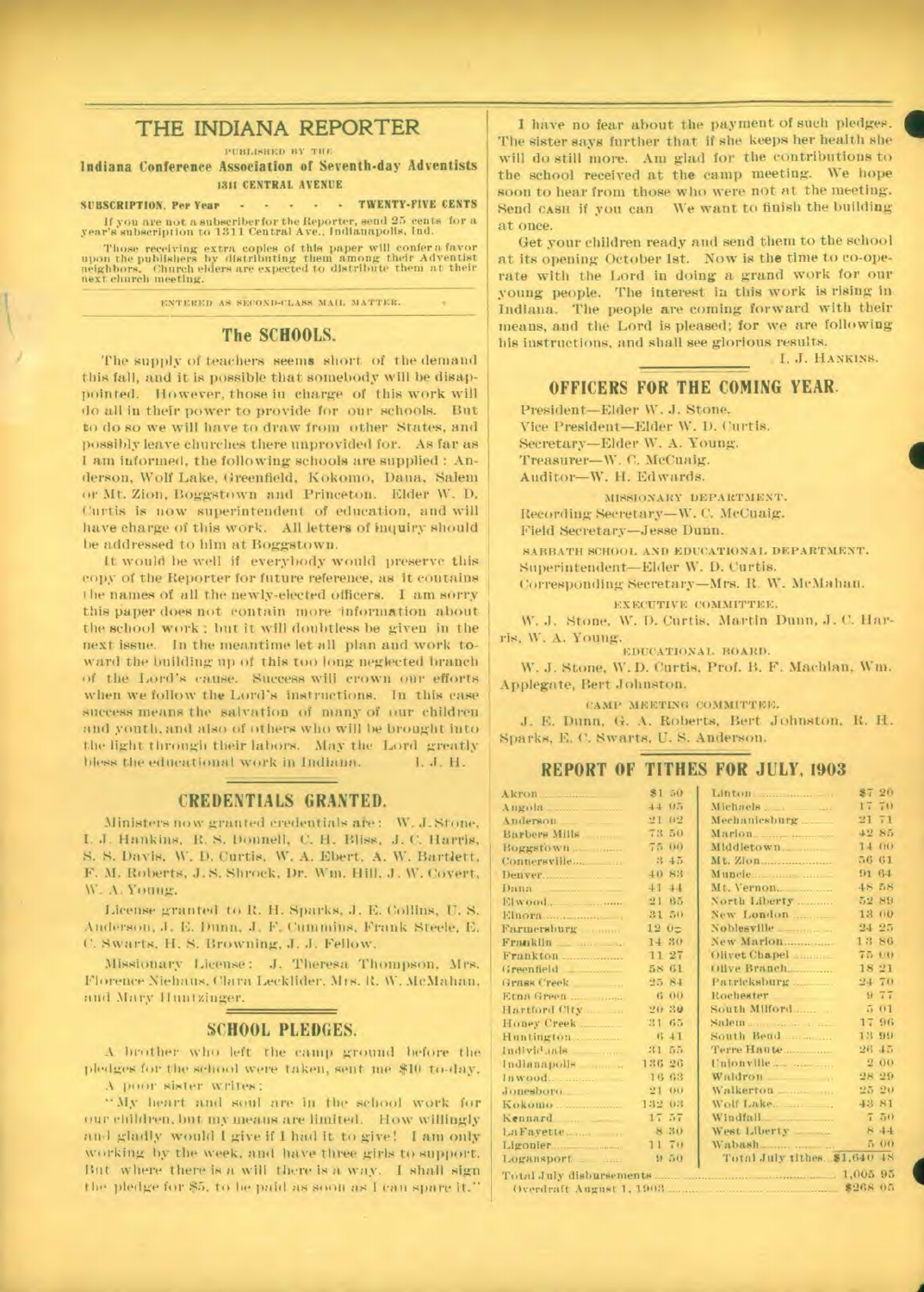#### **WHAT ONE CANVASSER DID.**

From Aug. 3 to 7 at Sundown, we, the Lord through his servant, took orders for the following subscription books in our catalogue:

|                                   |     | $\frac{1}{2}$ 5 50  |     |      |
|-----------------------------------|-----|---------------------|-----|------|
|                                   |     | 275                 |     |      |
|                                   |     |                     |     |      |
|                                   |     | $\frac{25}{25}$     |     |      |
|                                   |     | 150                 |     |      |
|                                   |     | $\ldots$ 50         |     |      |
|                                   |     | man                 |     | 1 00 |
|                                   |     |                     |     |      |
| Besides orders for outside helps. | 19. | $\frac{1}{2}$ 52 50 |     |      |
| Total orders 38 "\$106 50         |     |                     | --- |      |

Five days in all, ten hours a day, besides carrying on meetings every night in the week, and Sunday school.

Last Saturday afternoon, after the Sabbath, I started in again by selling on Monday a Bible for \$5 50; I Bible Readings \$3 00; 1 Ladies' Guide \$3 00; 2 Bible Readings \$4.50; 1 Patriarchs and Prophets \$2.25. 1 Daniel an4 Revelation \$2.25; 1 Great Controversy \$2.25. Total for one day \$17.25; total for week \$33.75. My commission was \$49.10 for the week before, and for last H. S. BROWNING.

#### **CANVASSERS' REPORT.**

Owing to the camp meeting intervening we have reports from but three canvassers from July 17 to Aug. 17, and these we condense, Bro. Browning having given details in another item : H. S. Browning, orders 23 ; value \$71.50; value helps \$38.50; total value \$110. F. M. Bartholomew, Chester, Wells county, 5 orders; value \$11.50; value helps \$38.58; value deliveries \$83.65. Austin Churchill, Elkhart county, 30 orders; value \$31.50; value helps \$5; total \$36.50. Total, orders 58; value \$114.50; value helps \$82.08; total value of orders and helps \$196.58 ; of deliveries \$83.65.

#### **MARBLE AND NEW MARION.**

At Marble a short time ago, after speaking on the soon coming of our Lord, Mrs. Sandifar came forward and desired membership in the new Marion church. She was received into the church by vote Jnly 18th, having previously been baptized in the Baptist church.

We also received a bright young man in the church July 25th by baptism. We have hopes that others at Marble will take a stand for the truth soon. It makes our hearts glad to see people take a stand on the Lord's side. Brethren and sisters, remember New Marion in PETER SAILER.

#### **THIS WILL INTEREST YOU**

The Correspondence School for Nurses connected with the Sanitarium Medical Missionary Training School will begin a new class the first of October, 1903. Lessons are sent weekly to students who are unable to leave home duties in order to take a regular course at one of our sanitariums. This is the fifth year this work has been in progress. and hundreds are availing themselves of it. Our pupils, during the year 1902, nearly doubled in number those of the previous year. Studies in eleven subjects are given, among which Christian help work and the care and treatment of the sick are prominent. Our lessons have recently been rewritten and enlarged. and are in every way improved.

The tuition fee is Five Dollars for the entire course. This amount is to cover the cost of sending out lessons, correcting the replies and returning the reports to the pupils. The few text-books required for this work are furnished at actual cost price. We shall organize a new class iu October, which will continue one year. By taking double lessons some students finish in six months. We shall be glad to hear from all who are interested. A descriptive circular giving full particulars, also testimonials from those who have taken the course, will he sent free on apblication. Correspondence Department, Sanitarium Training School, Battle Creek, Michigan.

#### **NEWS AND NOTES.**

Reports from the tent company at Peru say the meetings have but a small attendance, but the interest seems excellent.

Laborers will hereafter send their report cards to W. A Young, New Britton, **Ind.,** instead of to the Indiana. Tract Society.

The Conference is getting ready to surrender possession of the property it has occupied so many years to the new owners on September 1.

Elder W. J. Stone and family arrived last evening (Tuesday) and are temporarily at the Rational Sanitarium. They will meet with a hearty welcome from the Indiana Adventists.

Many old friends of Elder .1. M. Rees were delighted to greet him again on the camp ground at Peru. He is now president of the Southern Illinois conference, and resides at Stewardson,

At the camp meeting \$1,052.48 was pledged to the Indiana Industrial School, and for the Review and Herald removal fund to Washington \$936.90, \$109.15 of which were cash collections.

Owing to the sale of the church and conference property in Indianapolis, the office of the Tract Society and conference Treasurer is being moved to 626 East Eleventh street, to which all mail should be addressed after Aug. 25th.

Including donations for the Southern field, the total amount pledged aggregates upwards of \$2,150. As the attendance was only about 600, it is hoped that those who did not have the privilege of attending the meeting will largely increase the amount.

The Boggstown Industrial School sent a number of footstools, made by the students, to the camp meeting, where they were sold. The proceeds go to defray the school expenses of some poor boy or girl this coming year. The first consignment sold for \$20.

Elder I. J. Hankins expects to leave this week for visits to relatives and friends for a few weeks before leaving for his field of labor in South Africa. His many friends in Indiana will pray for the Lord's blessing upon himself and his family in their work, and for abundant success in turning many to righteousness and truth.